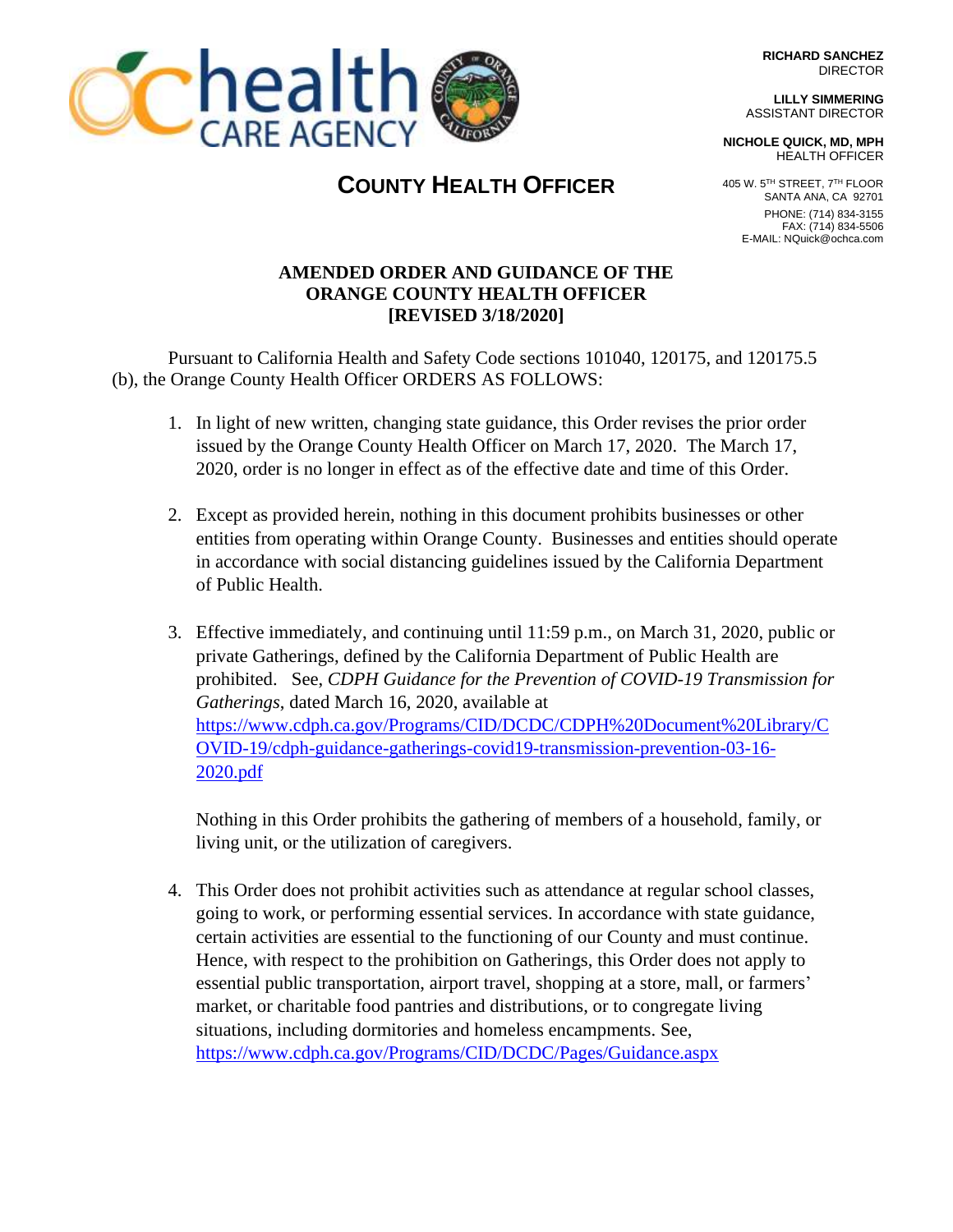- 5. In accordance with written guidance issued on March 16, 2020 by the California Department of Public Health, relating to *Retail Food, Beverage, and Other Related Service Venues*, (1) all bars and other business establishments that serve alcohol and do not serve food shall close; and (2) all movie theatres, gyms, and health clubs shall close. Food and beverage establishments, food trucks, grocery stores and charitable food distribution sites, and certified farmers' markets are required to follow guidance released from the California Department of Public Health on March 16, 2020. All food served shall be by delivery, or through pick-up or drive-through. For purposes of food delivery and pick-up, social distancing, defined as maintaining a six- foot separation per person for non-family members, shall be required.
- 6. In accordance with *Interim Guidance for Businesses and Employers* issued by the Centers for Disease Control and Prevention, employers shall not require a healthcare provider's note for employees who are sick with acute respiratory illness to validate their illness or to return to work, as healthcare provider offices and medical facilities may be extremely busy and not able to provide such documentation in a timely way.

## **Guidance**

- 7. A strong recommendation is made that all persons who are 65 years and older, or have a serious chronic medical condition (like heart disease, lung disease, and diabetes), or have a compromised immune system remain at home consistent with guidance provided by the California Department of Public Health on *Self-Isolation for Older Adults and Those Who Have Elevated Risk*.
- 8. A strong recommendation is made for persons exhibiting mild to moderate symptoms of COVID-19 to self-isolate themselves in their place of residence unless seeking medical care.
- 9. A strong recommendation is made that all businesses enact social distancing, increased sanitation standards, and make every effort to use telecommuting for its workforce.
- 10. A strong recommendation is made that all residents are to heed any orders and guidance of state and local health officials related to COVID-19.

### **General Provisions**

11. This Order and Guidance is necessary to protect and preserve the public health from, and prevent, the increasing transmission of COVID-19 in California and the significant risk of widespread introduction and transmission of COVID-19 into the County.